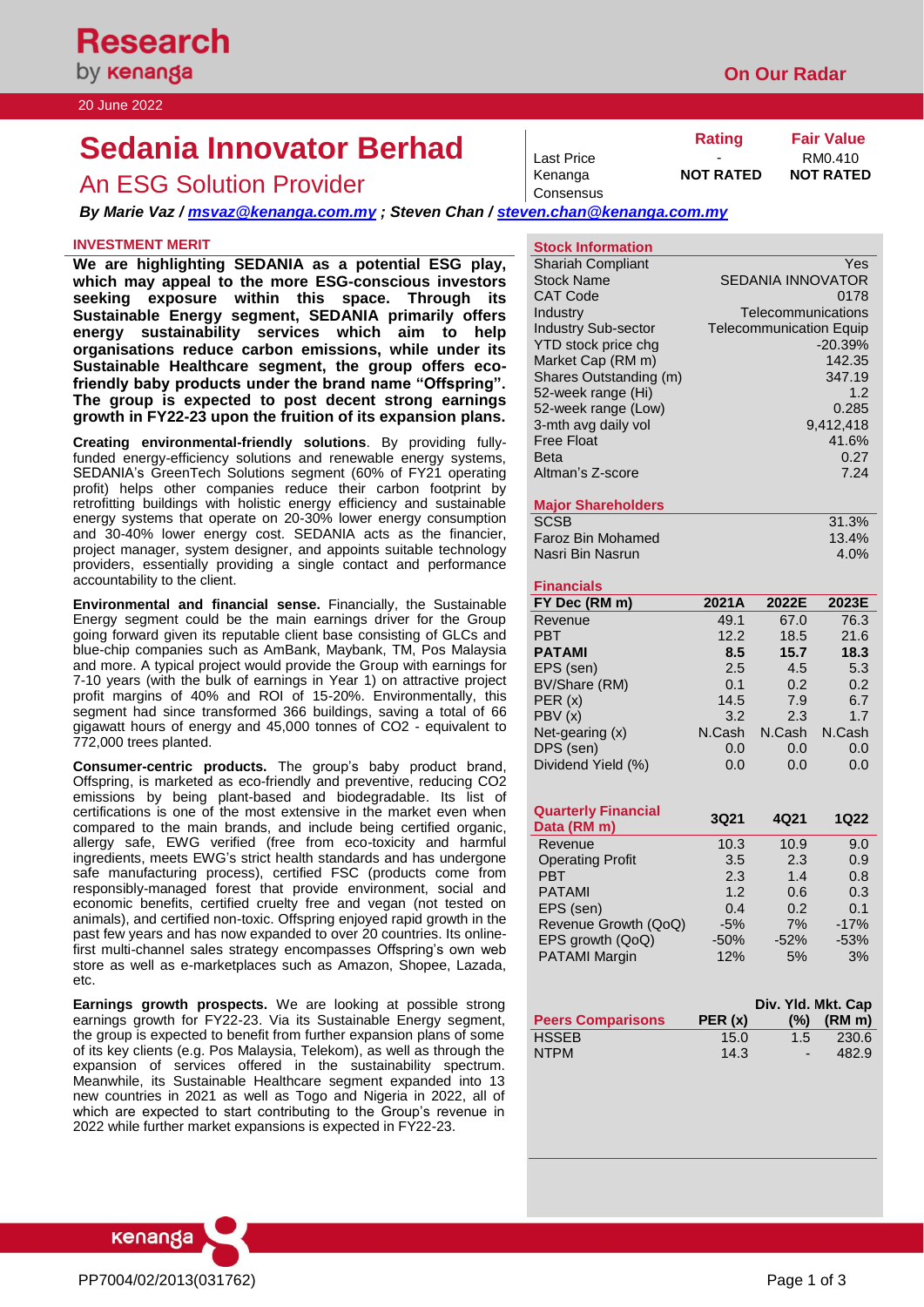## **Sedania Innovator Berhad Construction Congress on Our Radar**

## 20 June 2022

**ESG analysis**. We have scored SEDANIA 73% based on our proprietary ESG scoring method. What we like most about SEDANIA is its value creation through providing ESG solutions through its Sustainable Energy segment while its Sustainable Healthcare segment check most of the "Social" boxes in terms of product quality and safety. Environmental data tracking could be better from an ESG disclosure level, but we are also cognisant of the fact that disclosures alone are more often than not, lip service while SEDANIA's role as an ESG solution provider should be rewarded in terms of valuations.

Just as a point of reference, companies at the top-end of the data tracking spectrum would have clearly defined ESG targets and YoY data comparison to internal targets. Channel checks with management indicate that the Group is committed to including more clearly defined ESG targets and YoY data comparison in the upcoming Annual Report.

**NOT RATED.** Comparable peers are (i) HSSEB (engineering consultancy) for its sustainable energy consultancy segment, which is trading at a 1-2 year forward valuation of 15-11x PER, and (ii) NTPM (consumer products) for its sustainable healthcare product segment, which is trading at a 1-2 year forward valuation of 14-11x PER, although we believe a discount against peers should be warranted given the stock's smaller market cap. Nonetheless, we are keeping this stock on our radar for now, and may look towards further updates in the future once we have clearer visibility of its rerating catalysts.



*Source: Kenanga Research*

### **CORPORATE STRUCTURE BUSINESS OVERVIEW**



*Source: Company*

Incorporated in 2013 and listed in 2015, SEDANIA calls itself a sustainability-enabling business. While the group has several business segments, two main core operations (which also generate most of earnings) are its sustainable energy and sustainable healthcare segments. Through its sustainable energy business, SEDANIA helps organisations become energy sustainable, providing services such as planning, financing, executing and reporting. Meanwhile, through its sustainable healthcare segment, the group offers eco-friendly baby products under the brand "Offspring".

#### **BUSINESS SEGMENTS**

Sustainable Healthcare, Sustainable Energy, FinTech, TelcoTech.